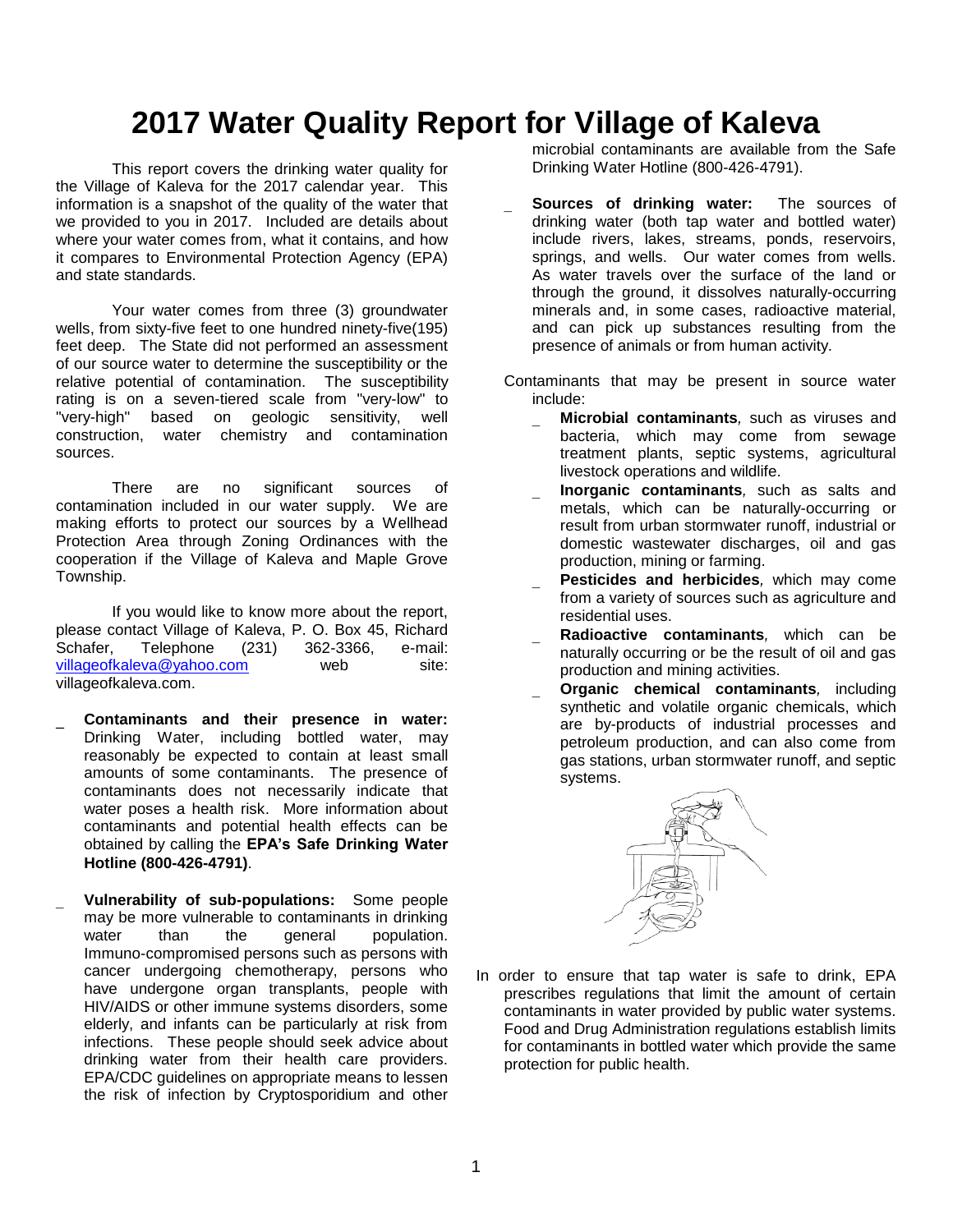## Water Quality Data

The table below lists all the drinking water contaminants that we detected during the 2017 calendar year. The presence of these contaminants in the water does not necessarily indicate that the water poses a health risk. Unless otherwise noted, the data presented in this table is from testing done January 1 – December 31, 2017. The State allows us to monitor for certain contaminants less than once per year because the concentrations of these contaminants are not expected to vary significantly from year to year. All of the data is representative of the water quality, but some are more than one year old.

## **Terms and abbreviations used below:**

- Maximum Contaminant Level Goal (MCLG): The level of a contaminant in drinking water below which there is no known or expected risk to health. MCLGs allow for a margin of safety.
- Maximum Contaminant Level (MCL): The highest level of a contaminant that is allowed in drinking water. MCLs are set as close to the MCLGs as feasible using the best available treatment technology.
- Maximum Residual Disinfectant Level (MRDL): The highest level of a disinfectant allowed in drinking water. There is convincing evidence that addition of a disinfectant is necessary for control of microbial contaminants.
- Maximum Residual Disinfectant Level Goal (MRDLG): The level of a drinking water disinfectant below which there is no known or expected risk to health. MRDLGs do not reflect the benefits of the use of disinfectants to control microbial contaminants.
- Treatment Technique (TT): A required process intended to reduce the level of a contaminant in drinking water.
- N/A: Not applicable ND: not detectable at testing limit ppb: parts per billion or micrograms per liter ppm: parts per million or milligrams per liter pCi/l: picocuries per liter (a measure of radioactivity).
- Action Level (AL): The concentration of a contaminant which, if exceeded, triggers treatment or other requirements that a water system must follow.
- Level 1 Assessment: A study of the water supply to identify potential problems and determine (if possible) why total coliform bacteria have been found in our water system.
- Level 2 Assessment: A very detailed study of the water system to identify potential problems and determine (if possible) why an *E. coli* MCL violation has occurred and/or why total coliform bacteria have been found in our water system on multiple occasions.

| ulatedContaminan                       | $\mathsf{L}, \mathsf{T}\mathsf{T}, \mathsf{or}$ | <b>CLG</b> or | Level<br><b>Detected</b> | Range           |            |               |                                                                                                                              |
|----------------------------------------|-------------------------------------------------|---------------|--------------------------|-----------------|------------|---------------|------------------------------------------------------------------------------------------------------------------------------|
|                                        | <b>MRDL</b>                                     | <b>MRDLG</b>  |                          |                 | ar Sampled | ationYes / No | <b>Typical Source of Contaminant</b>                                                                                         |
| banic Contaminants                     |                                                 |               |                          |                 |            |               |                                                                                                                              |
| Arsenic(ppb)                           | 10                                              | 0             | nd                       |                 | 2009       | no            | Erosion of natural deposits; Runoff from<br>orchards; Runoff from glass and electronics<br>production wastes                 |
| Barium(ppm)                            | $\overline{2}$                                  | 2             | 0.05                     |                 | 2009       | no            | harge of drilling wastes; Discharge of metal<br>refineries; Erosion of natural deposits                                      |
| Nitrate(ppm)                           | 10                                              | 10            | 1.6                      | $.0 - 1.6$      | 2017       | no            | off from fertilizer use; Leaching from septic<br>tanks, sewage; Erosion of natural deposits                                  |
| Fluoride(ppm)                          | 4                                               | 4             | 0.3                      | $0.2 - 0.3$     | 2017       | no            | ion of natural deposits; Water additive which<br>promotes strong teeth; Discharge from<br>fertilizer and aluminum factories. |
| Sodium <sup>1</sup> (ppm)              | N/A                                             | N/A           | 34 mg/L                  | $\cdot$ 34 mg/L | 2017       | no            | Erosion of natural deposits.                                                                                                 |
| nfectants & Disinfection By-Products   |                                                 |               |                          |                 |            |               |                                                                                                                              |
| TTHM-<br>TotalTrihalomethan<br>es(ppb) | 80                                              | N/A           | 2.0                      |                 | 2017       | no            | Byproduct of drinking water disinfection                                                                                     |
| HAA5Haloacetic<br>Acids(ppb)           | 60                                              | N/A           | < 1.0                    |                 | 2017       | no            | Byproduct of drinking water disinfection                                                                                     |
| Chlorine <sup>2</sup> (ppm)            | $\overline{4}$                                  | 4             | 0.4                      |                 | 2017       | n/a           | Water additive used to control microbes                                                                                      |
| lioactive Contaminants                 |                                                 |               |                          |                 |            |               |                                                                                                                              |
| ha emitters(pCi/L)                     | 15                                              | 0             | 0.9                      |                 | 2013       | no            | Erosion of natural deposits                                                                                                  |
| Combined                               | 5                                               | 0             | 0.4                      |                 | 2013       | no            | Erosion of natural deposits                                                                                                  |